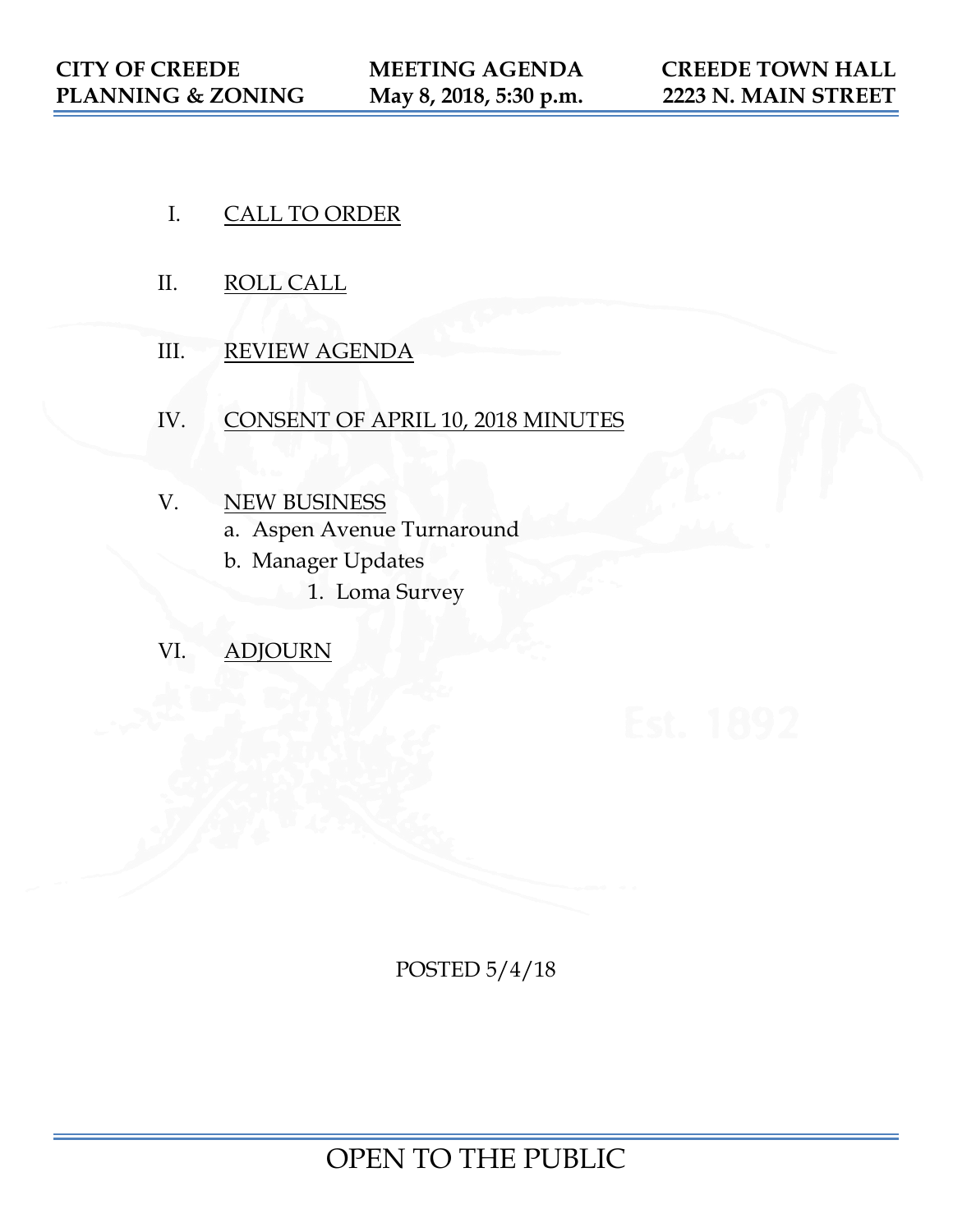## **PLANNING & ZONING COMMISSION CITY OF CREEDE, COLORADO – A TOWN April 10, 2018**

#### REGULAR MEETING

The Planning and Zoning Commission of the City of Creede – a Town, County of Mineral, State of Colorado, met in the Creede Town Hall at the hour of 5:30 p.m. There being present at the call of the roll the following persons:

COMMISSIONERS PRESENT: Freer, Butler, Larson, Kehr, Vita, Krueger

Commission Chair Jordan, presiding, declared a quorum present: Those members of staff also present were as follows: Clyde Dooley, City Manager

Randi Snead, City Clerk

## AGENDA

Commissioner Krueger moved and Commissioner Butler seconded to approve the agenda as presented. The vote was unanimous. Commission Chair Jordan declared the motion carried.

## CONSENT OF FEBRUARY 13, 2018 MINUTES

Commissioner Butler moved and Commissioner Kehr seconded to approve the March 13, 2018 minutes as presented. The vote was unanimous. Commission Chair Jordan declared the motion carried.

#### OLD BUSINESS

### MANAGER UPDATES

Manager Dooley gave a progress report on the Vick/Dresser Replat, the Loma Survey, and the Mayer Boundary Line Agreement.

#### ADJOURN

There being no further business to come before the Planning and Zoning Commission at this time, Commissioner Butler moved and Commissioner Larson seconded that the meeting be adjourned at 5:57 p.m. The vote was unanimous. Commission Chair Jordan declared the motion carried.

Respectfully submitted:

 /*Randi Snead/* Randi Snead, City Clerk/Treasurer